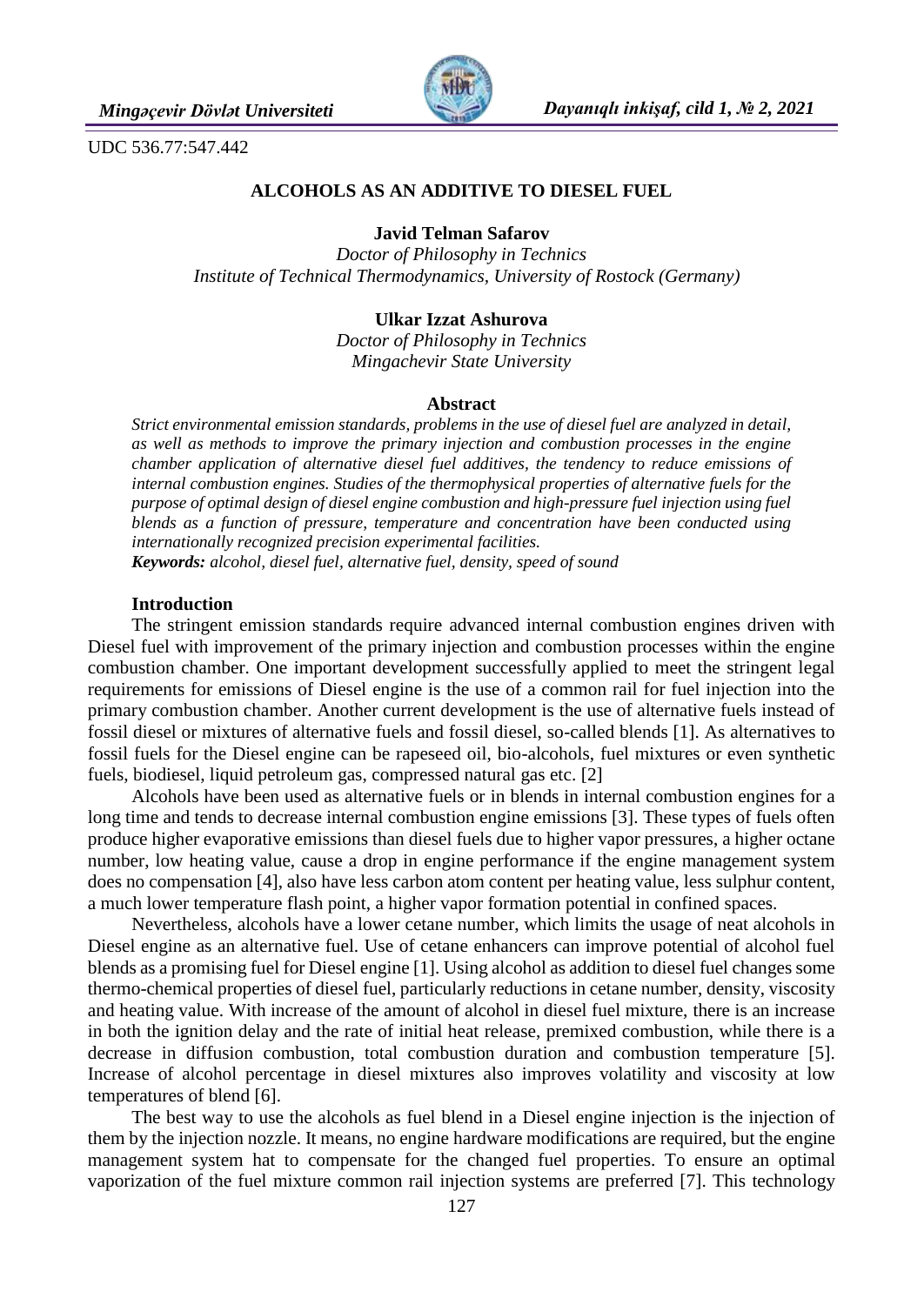**J.T.Safarov, U.I.Ashurova**



typically employs more than 100 MPa pressure in the common rail and the engineers try to increase this designed injection pressure for still better vaporization of the fuel within the combustion chamber. High pressure injection nozzles to the engine cylinder are used provide complete combustion and thereby reduction of soot emissions and noise levels and thus meet necessary legislative requirements [8]. The most important injection parameters, which depend on the physical properties of the fuel, such as distillation range, cloud point, pour point, sulfur content, fuel stability, etc, are the inlet fuel pressure to the injector and the rate of injection which determine the spray penetration and atomization and finally the vaporization [9].

Upon injection of the fuel in a cylinder, large depressurization of the fuel results in a significant change of the thermophysical properties of the fluid [1]. For optimal design of diesel engine combustion and high pressure fuel injection process with fuel mixtures concerning understanding, modeling and optimizing spray formation, vaporization and combustion and pollutant formation an accurate knowledge of basic fuel thermophysical properties, like density, vapor pressure, viscosity, speed of sound, surface tension, heat capacity, bulk modulus, etc. as a function of pressure, temperature and composition, is required [10].

During the many years, we presented the measurement results for basic thermophysical properties of alcohols (ethanol, 1-propanol and 1-butanol) and diesel fuel blends at high pressures and temperatures and thorough analysis of already existing literature data. From our data we also derived an empirical equation of state (EOS) as a function of pressure, temperature and composition for the every alcohol blends separately.

## **Experiment**

The (*p,ρ,T*) measurements of alcohols (ethanol, 1-propanol or 1-butanol) and diesel fuel blends are carried out using a high pressure – high temperature Anton Paar DMA HPM vibration tube densimeter [14]. The temperature in the measurement cell, where the U–tube is located, is controlled with a  $\Delta T = \pm 10$  mK uncertainty of the measurement and is measured using the (ITS-90) Pt100 thermometer with a  $\Delta T = \pm 15$  mK experimental uncertainty of the measurement. Pressure is measured by pressure transmitters WIKA, Germany with an average percent deviation in  $\Delta p/p = \pm (0.1 \text{ to } 0.5)$ %. According to the specifications of Anton−Paar and calibration procedures the observed repeatability of the  $(p, \rho, T)$  measurements at  $T = (263.15 \text{ to } 468.65) \text{ K}$  and pressures up to  $p = 140$ MPa is  $\Delta \rho / \rho = (0.01 \text{ to } 0.03)$  %. The density values  $\rho (p_{0 \text{ or } s}, T) / \text{kg} \cdot \text{m}^{-3}$  of these fuel blends at ambient or saturated pressures and at  $T = (263.15 \text{ to } 468.65) \text{ K}$  were investigated using the Anton Paar DSA 5000M and DMA HPM vibration tube densimeters with an uncertainty of  $\Delta \rho = \pm (5 \cdot 10^{-3} \text{ to } 3 \cdot 10^{-1})$  $\text{kg} \cdot \text{m}^{-3}$ .

Vapor pressure values *P*/Pa of these fuel blends were measured using the two high-accuracy static experimental set ups [15]. The glass cells are used for vapor pressures lower than ambient pressure and at  $T = (274.15 \text{ to } 323.15) \text{ K}$ . The glass-cell apparatus consists of a bolted-top cell in a water bath kept at constant temperature  $\Delta T = \pm 0.01$  K. The vapor pressure of blends is measured using a calibrated high-accuracy sensor head 615A with  $\Delta P = \pm (10 \text{ to } 30)$  Pa uncertainties. The sensor head is placed inside of air reservoirs with an internal temperature  $T = (333.15 \pm 0.01)$  K. The experiments to determine the vapor pressure of these fuel blends at  $T = (323.15 \text{ to } 468.65) \text{ K}$  and for vapor pressures higher than ambient pressure are performed in a metal cell by using the static method [15]. The temperature of the measuring cell is stabilized using the thermostat with the accuracy  $\Delta T =$  $\pm 0.01$  K and are measured using two different platinum resistance thermometers PT-100 with an accuracy of  $\Delta T = \pm 0.001$  K. The vapor pressure values higher than ambient pressure depending from the limit of pressure is measured using the four various Omega-Keller pressure transmitters with the uncertainty  $\Delta P/P = \pm 0.1\%$ .

The dynamic viscosity  $\eta(p_0, T)/\text{Pa} \cdot s$  of these fuel blends at  $p=0.101$  MPa and temperatures at  $T=$ (278.15 to 468.15) K are measured using an Anton Paar SVM 3000 Stabinger Viscometer and Anton Paar Rheometer MCR 302. The accuracy of measured dynamic viscosity *η* values at *p*=0.101 MPa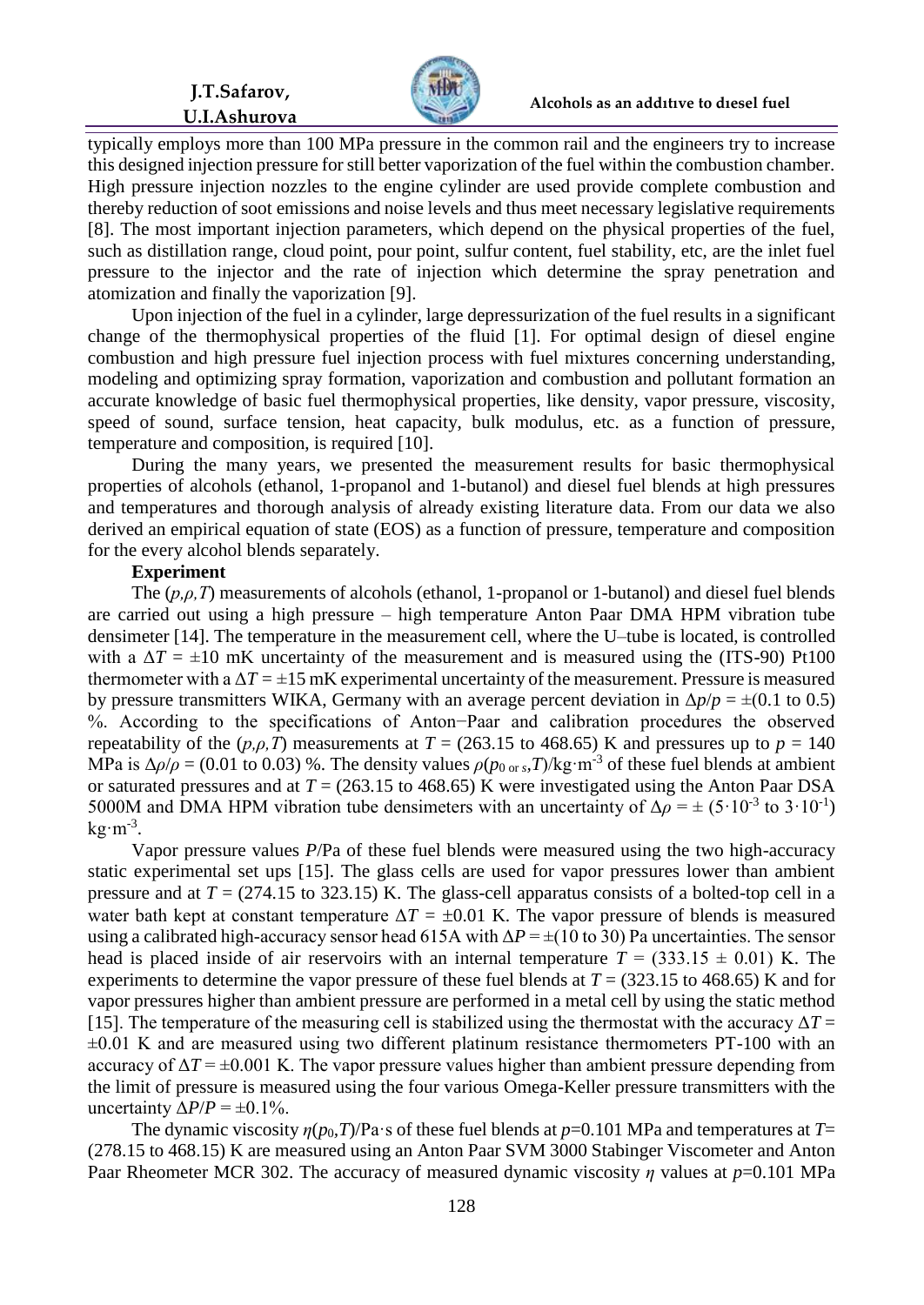

according the SVM 3000 Stabinger Viscometer manufacture instructions is  $\Delta \eta / \eta = \pm 0.35$  % and of Rheometer MCR 302 -  $\Delta \eta / \eta = \pm 1$  %.

The constant pressure specific heat capacity of these fuel blends  $c_p(p_0, T)/J$ ·kg<sup>-1</sup>·K<sup>-1</sup> at  $p=0.101$ MPa is measured at  $T = (253.15 \text{ to } 468.55)$  K using the differential scanning calorimeter system [16] and the obtained experimental data was used for the calculation of specific heat capacities  $c_p(p,T)$  and  $c<sub>v</sub>(p,T)$  at high pressures and temperatures, in which the density of these blends is experimentally investigated. The accuracy of constant pressure specific heat capacity measurements is  $\Delta c_p/c_p = \pm$ 0.5%.

The speed of sound values  $u(p_0, T)/m \cdot s^{-1}$  of investigated alcohol and Diesel fuel blends at  $p =$ 0.101 MPa and  $T = (278.15 \text{ to } 343.15) \text{ K}$  were investigated using the Anton Paar DSA 5000 M vibration tube densimeter and sound velocity meter with  $\Delta T = (5 \text{ to } 10) \text{ K}$  temperature intervals and an uncertainty of  $\Delta u = \pm 0.1 \text{ m} \cdot \text{s}^{-1}$ . These high accuracy values are necessary to check the accuracy of calculated speed of sound values *u* at *p*= 0.101 MPa.

## **References**

1.Park S.H, Kim H.J, Suh H.K., Lee C.S. Experimental and numerical analysis of sprayatomization characteristics of biodiesel fuel in various fuel and ambient temperatures conditions // Int. J. Heat Fluid Flow 30, 2009, pp.960–970

2.Doğan O. The influence of n-butanol/diesel fuel blends utilization on a small diesel engine performance and emissions // Fuel 90, 2011, pp.2467–2472

3.Lapuerta M, Armas O, Herreros JM. Emissions from a diesel–bioethanol blend in an automotive diesel engine // Fuel 87, 2008, pp.25–31

4.Furey, R.L. Volatility characteristics of gasoline/alcohol and gasoline/ether fuel blends, SAE 1985, SAE paper no.: 852116

5.Murcak A., Hashimoglu C., Chevik İ. Man H. Effect of injection timing to performance of a diesel engine fuelled with different diesel–ethanol mixtures, Fuel 2015, 153, pp.569–577

6.Barabas, I. Liquid densities and excess molar volumes of ethanol + biodiesel binary system between the temperatures 273.15 K and 333.15 K, Journal of Molecular Liquids 2015, 204, pp.95–99

7.Yamaki, Y, Mori, K, Kohketsu, S, Mori, K, Kato, T. Heavy duty diesel engine with conunon rail type fuel injection systems Japanese Society of Automotive Engineers IPC-8 Proceedings, Tokyo, Japan, 1995, pp.73-78

8.Vant, S.C., Glen, N.F., Schaschke, C.J. Density and Viscosity Measurement of Diesel Fuel Compositions at High Pressure, Congress manuscripts: incorporating the 5th European Congress of Chemical Engineering, 2005, 82833/1-82833/9.

9.Henein, N.A., Jawad, B., Gulari, E. Effects of physical properties of fuels on Diesel injection, Transactions of the ASME, Journal of Engineering for Gas Turbines and Power, 1990, 112, pp.308-316

10.Habrioux, M., Freitas, S.V.D., Coutinho, J.A.P., Daridon, J.L. High Pressure Density and Speed of Sound in Two Biodiesel Fuels, Journal of Chemical & Engineering Data 2013, 58, 3392−3398.